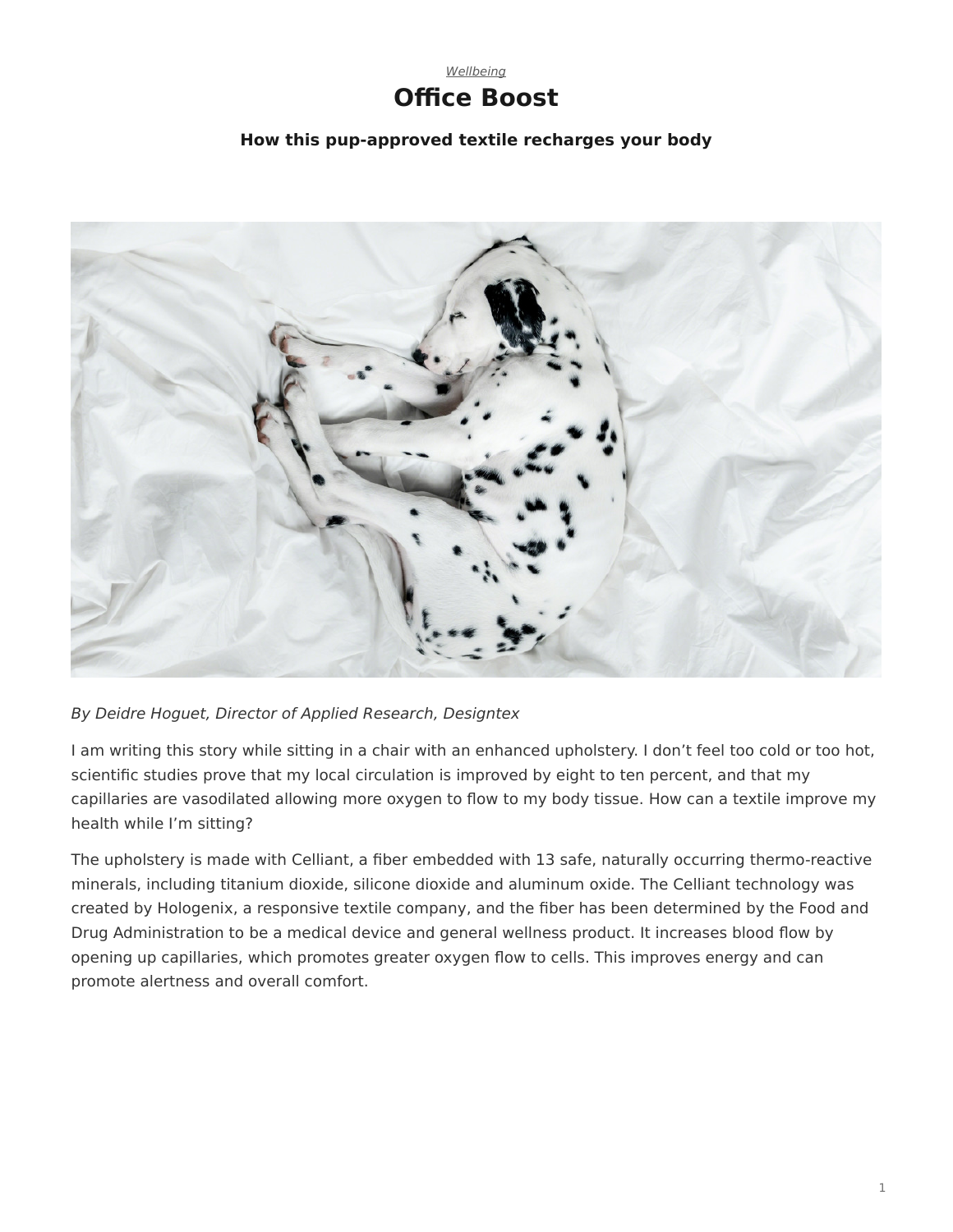

Multiple research and clinical trials have been conducted to prove that these claims are true. But if you don't believe me, or these studies, just ask some dogs. We conducted a non-scientific test of Celliant, putting the fiber into dog beds and placing them next to non-Celliant dog beds. Without fail, dogs chose the Celliant beds every time!

Our work with Celliant began in 2014 when the Steelcase Materials Innovation and Exploration team (MIE) was looking at responsive fibers, or fibers that interact with their environment. The group started investigating whether the benefits of Celliant were perceptible enough to be useful in seating. Realizing the best application was in a textile form, Designtex, an MIE member, began developing an upholstery product in 2015.

With live user tests, we found that the benefits of the upholstery became apparent within minutes of sitting, raising the level of oxygenation in a user enough for that user to reap positive benefits: increased energy, increased blood flow and better thermo-regulation.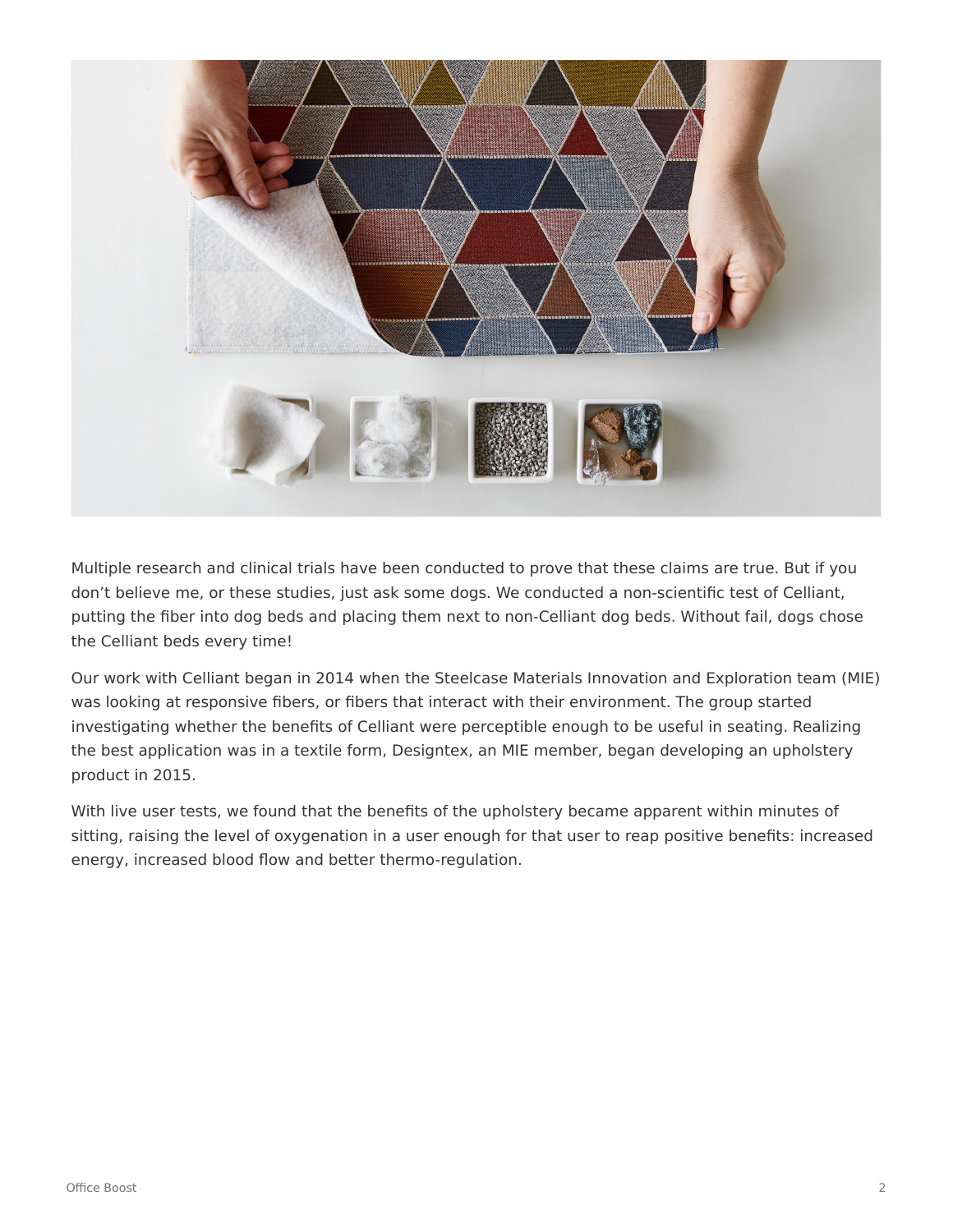

The minerals in Celliant are those found in the Earth's crust. While we modern humans spend so much of our time indoors (90 percent on average), we are missing out on contact with these minerals in the environment. We also spend much of our day sitting (12 hours on average) and this sedentary lifestyle is spiking a host of health problems, from obesity to poor local circulation.

What does this all mean? More circulation means more energy, performance and comfort, as well as a more moderate internal body temperature. While sitting on Celliant upholstery, the body is able to increase local circulation, rebuild and recharge, without making changes in your normal work day (though for your health's sake, we still encourage moving around and getting outside).

Most people don't think about upholstery when they're trying to improve the health of those who sit for long periods of time. We explored how responsive textiles could increase local circulation and improve health simply by sitting at your desk. This upholstery addresses wellbeing in general, and the FDA designation as a general wellness product reiterates that point. It's great for people who spend the better part of their day sitting in front of their computers or patients who may be sitting in a treatment area for any length of time.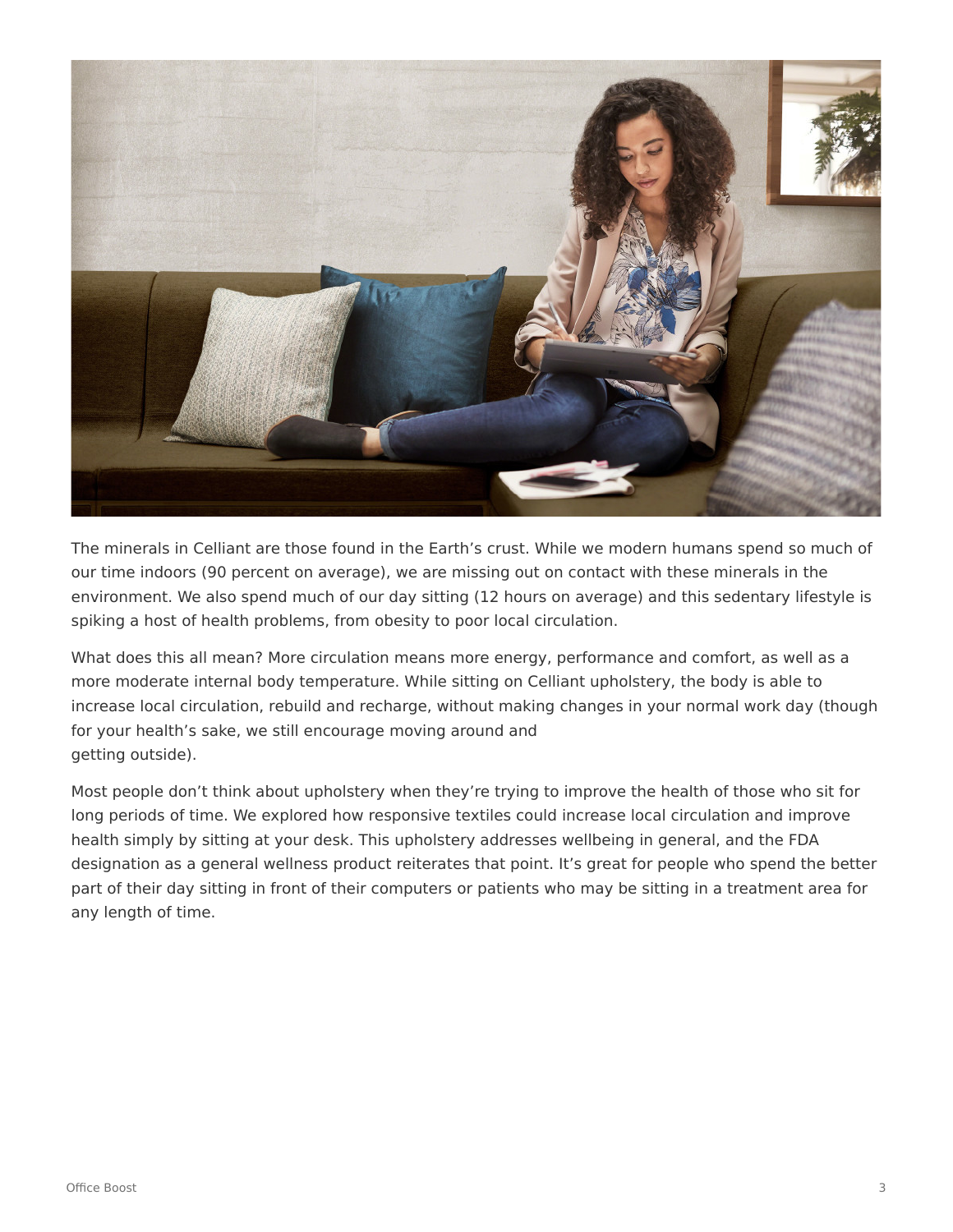

To achieve the widest application possible, the Designtex R&D team focused on getting Celliant into an upholstery backing, instead of the upholstery itself. That way, we can pair Celliant's benefits with many different aesthetics, including novelty yarns, textures and even coated, faux leather materials, that are applicable for healthcare and many other markets. The durability and aesthetics of the contract fabric is not sacrificed, and we're able to offer the widest variety of materials.

Celliant fibers emit infrared energy, which is a normal, safe wavelength, often found in sports recovery settings and infrared health saunas. It's known to pass through walls, just as heat or sound might transfer from one room to another. We developed and tested many iterations of nonwoven backing formulation to ensure enough minerals were present and evenly distributed to pass through even thick-pile fabrics and coated textiles to reach the user.

Maybe it's time to do a test in your office. If workers are given a choice between a Celliant or a non-Celliant chair, which will they choose?

**[+About Steelcase](https://www.steelcase.com/discover/steelcase/our-company/)**

**[+Customer Care](#page-0-0)**

**[+Legal Notices](#page-0-0)**